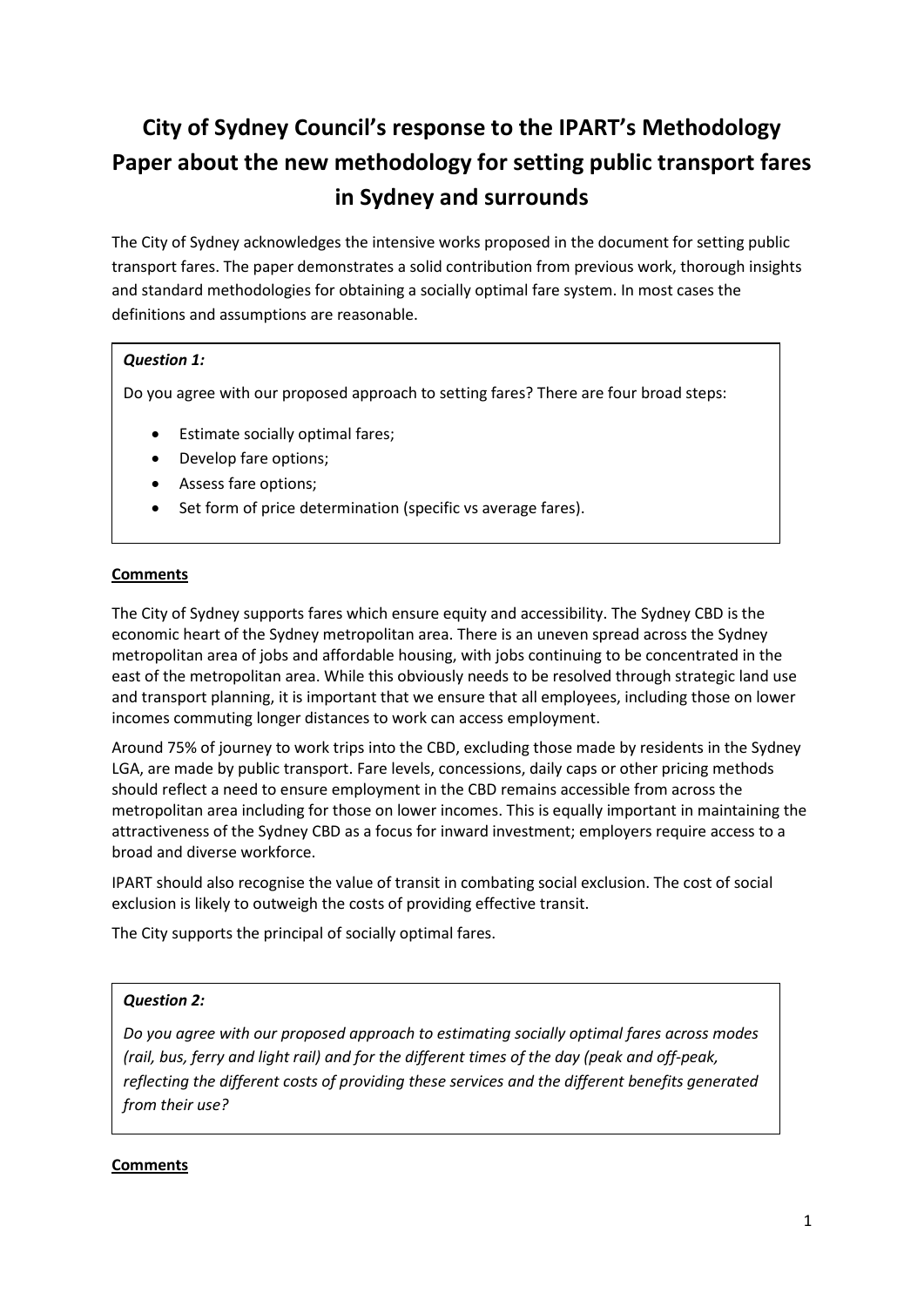Sydney's public transport system is characterised by extreme peak demand, particularly on the rail and bus corridors feeding the Sydney CBD. A fare structure that successfully increases use of transit in the shoulder peak periods and reduces the severity of the peak would effectively increase the overall capacity of the system.

However, in developing peak and off-peak fares broader equity and accessibility issues should be considered. People who travel further tend to have fewer transport options in terms of modes and the timing of travel. This may be particularly the case where there is a reliance on connecting transport services for return trips. That is, connecting bus services may not be available to commuters leaving the Sydney CBD after the evening peak period. In short, people may be tied to peak period travel through broader transport availability and timetabling considerations. The cost of travel to lower paid workers should also be considered; this group may be the most likely to work defined hours, with little discretion over start and finish times.

#### *Question 4:*

We propose to distinguish between efficient marginal costs for peak and off peak as follow:

- b in the off-peak period, and
- $b + β$  in the peak period

Where: b is the efficient marginal financial usage cost per journey, and β is the efficient marginal financial capacity cost per journey Do you agree with the proposal?

## **Comments**

As discussed above, the City supports an approach which promotes equity and accessibility, recognising the relative density and therefore availability of transit options diminishes with distance from the Sydney CBD and other employment centres.

While the City acknowledges the high cost of serving peak demand and supports the use of differential pricing to manage demand, to increase the price of peak travel to a level commensurate with the cost of peak period service provision would unfairly penalise commuters many of whom have little opportunity to shift their time of travel. It is important that, in calculating fares, IPART takes broader equity, accessibility and economic issues into consideration.

#### *Question 5:*

Which types of financial costs do you consider vary depending on the distance of the journey, and which do you consider depend more on the journey simply being made?

#### **Comments**

No comments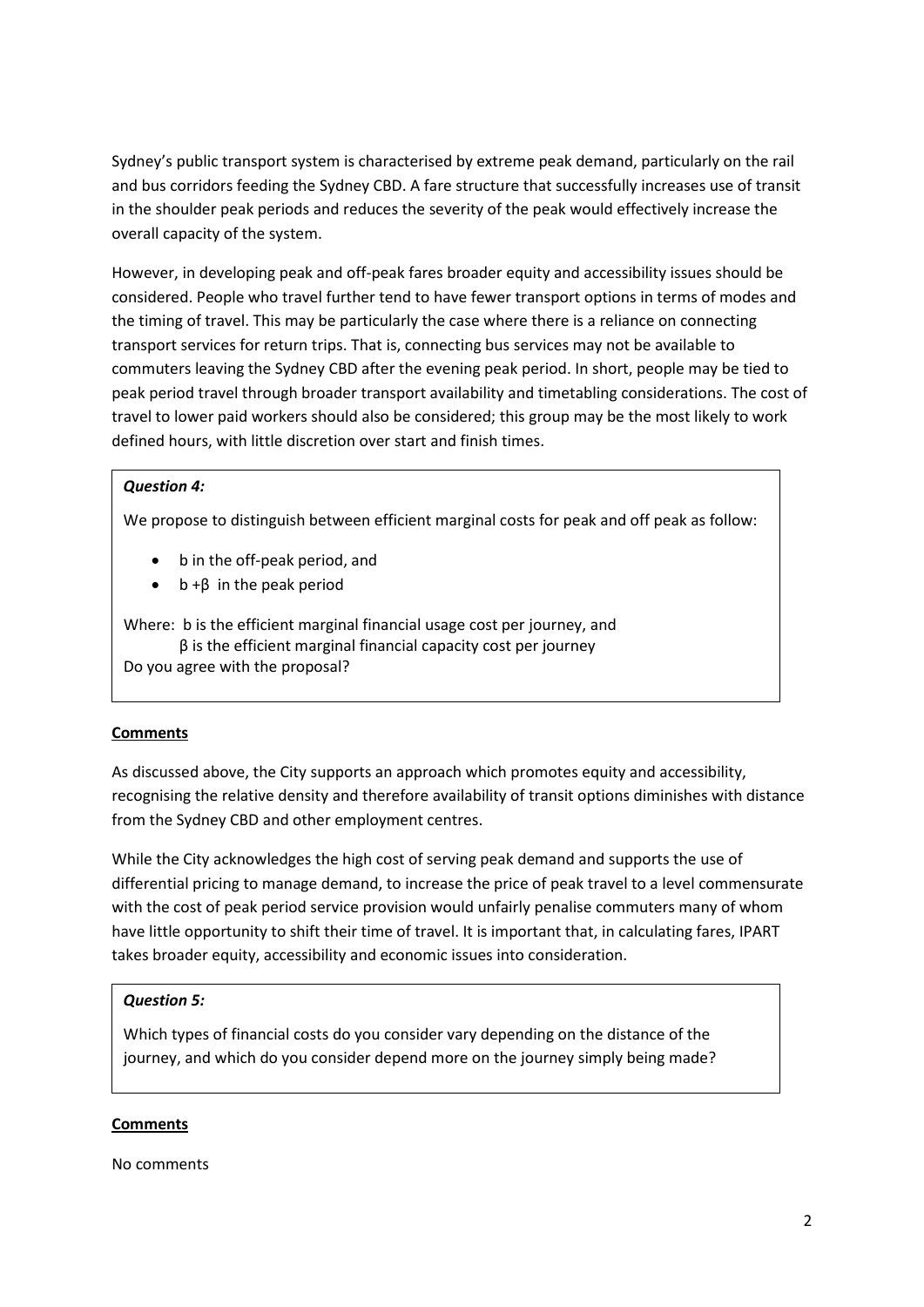## *Question 6:*

Do you agree with our proposal to estimate efficient marginal costs for the medium run and for the long run as follows:

For the medium run, including efficient costs associated with:

- Additional buses, ferries, and light rail train sets
- Wharf and station upgrades
- Upgraded and additional bus priority lanes on existing roads
- Upgraded and additional bus depots.

For the long run, including efficient medium-run capital costs plus efficient costs associated with:

- Additional ferry wharves
- New light rail tracks and stations (eg., the Sydney CBD and South East light rail)
- New heavy rail tracks and stations (eg., the Sydney Metro including the second harbour rail crossing and additional Metro lines into the future)
- Additional heavy rail train sets
- Priority bus lanes that form part of new road projects.

#### **Comments**

As construction of Sydney CBD and South East light rail project is expected to complete by 2019, it can be considered for medium-run capital costs.

## *Question 7:*

Do you agree with our proposal to consider productivity adjustments to identifying efficient operating cost in the long run? How do you consider we should identify and estimate the appropriate productivity adjustment?

## **Comments**

IPART should consider and allow for improvements over time.

#### *Question 14:*

Do you agree with our proposed approach for capturing longer term external costs and benefits?

#### **Comments**

The City supports IPART's proposed approach.